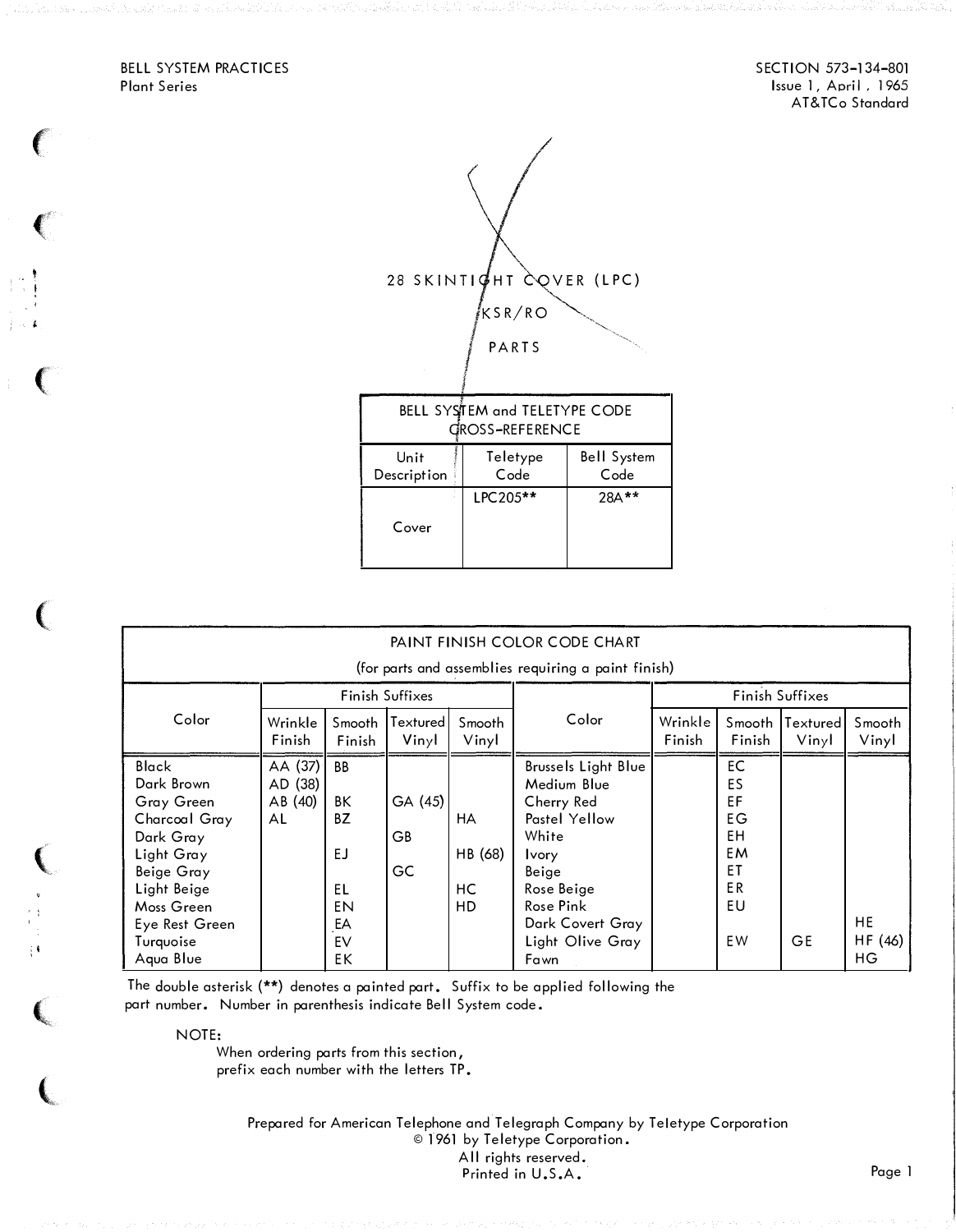| <b>FIGURE</b>           | <b>CONTENTS</b>                                                                                                        | Page |  |
|-------------------------|------------------------------------------------------------------------------------------------------------------------|------|--|
|                         | Send-Receive Skintight Cover (Rack Mounted)                                                                            | 3    |  |
| $\overline{\mathbf{c}}$ | Send-Receive Skintight Cover (Rack Mounted)                                                                            | 4    |  |
| 3                       | Send-Receive or Receive-Only Skintight Cover                                                                           | 5    |  |
| 4                       | Send-Receive or Receive Only Skintight Cover (Continued)                                                               | 6    |  |
| 5                       | <b>Cable Components</b>                                                                                                | 7    |  |
| 6                       | <b>Base Plate and Electrical Service Unit Cover</b>                                                                    | 8    |  |
| 7                       | Variable Features for Send-Receive Skintight Cover                                                                     | 9    |  |
| 8                       | 164345** Modification Kit to Provide Auxiliary Terminal Blocks                                                         | 10   |  |
| ò                       | 195598 (3-1/4" to 5-1/2") and 195599 (5-1/4" to 8-1/2") Modification<br>Kits to Provide Adjustable Stripper Form Guide | 11   |  |
| 10                      | 194321 Modification Kit to Provide a Rear Paper Guide on Units Equipped<br>with an Electrical Service Unit Cover       | 12   |  |
|                         | Numerical Index                                                                                                        | 13   |  |

\*\*See chart on page 1 for color suffix

'�)

�)

)

)

,)

.)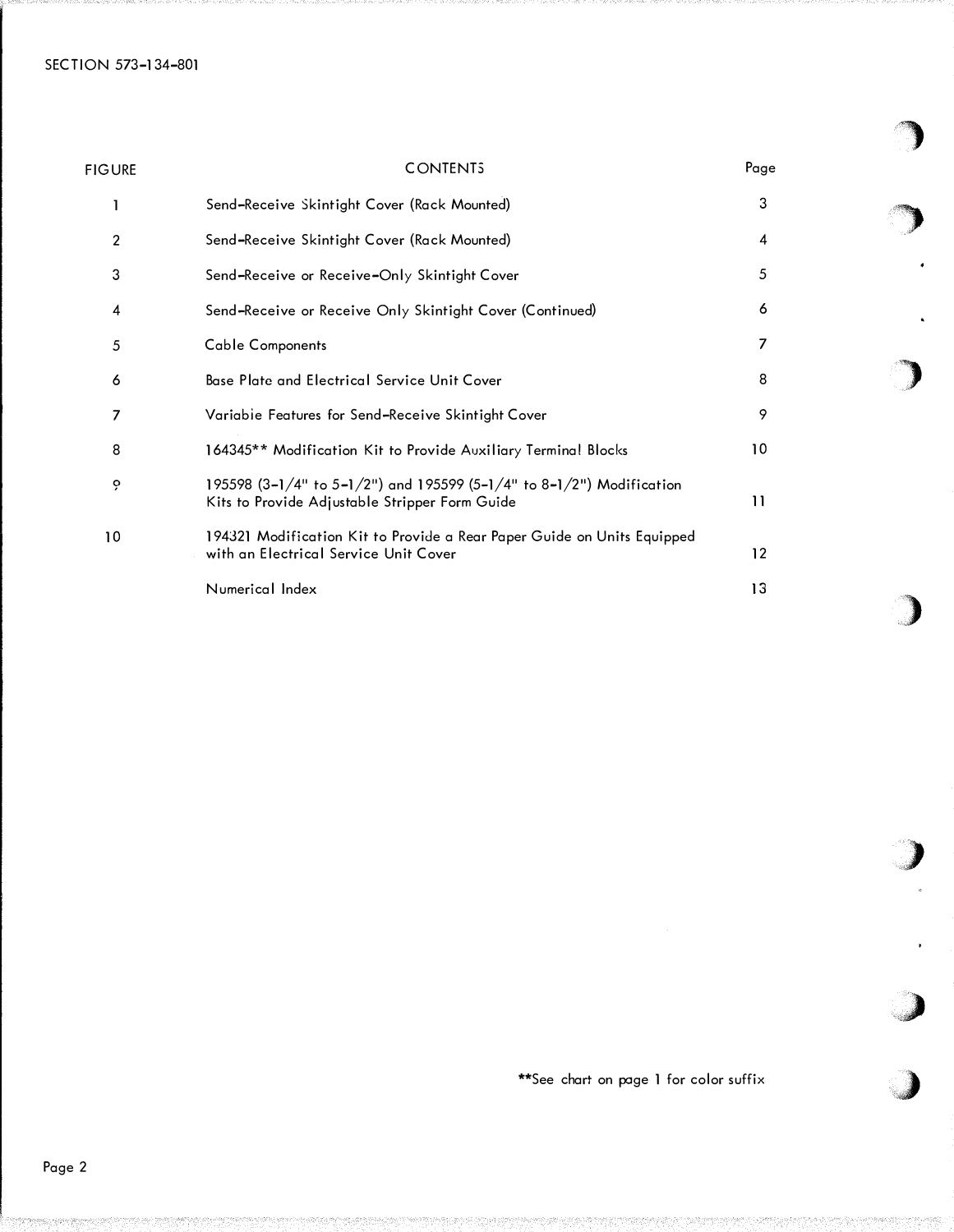

 $\qquad \qquad \wedge$ 

CJ

Page 3

 $\overline{\mathrm{S}}$ SECT DN 573-134  $108 - 1$ 

"""'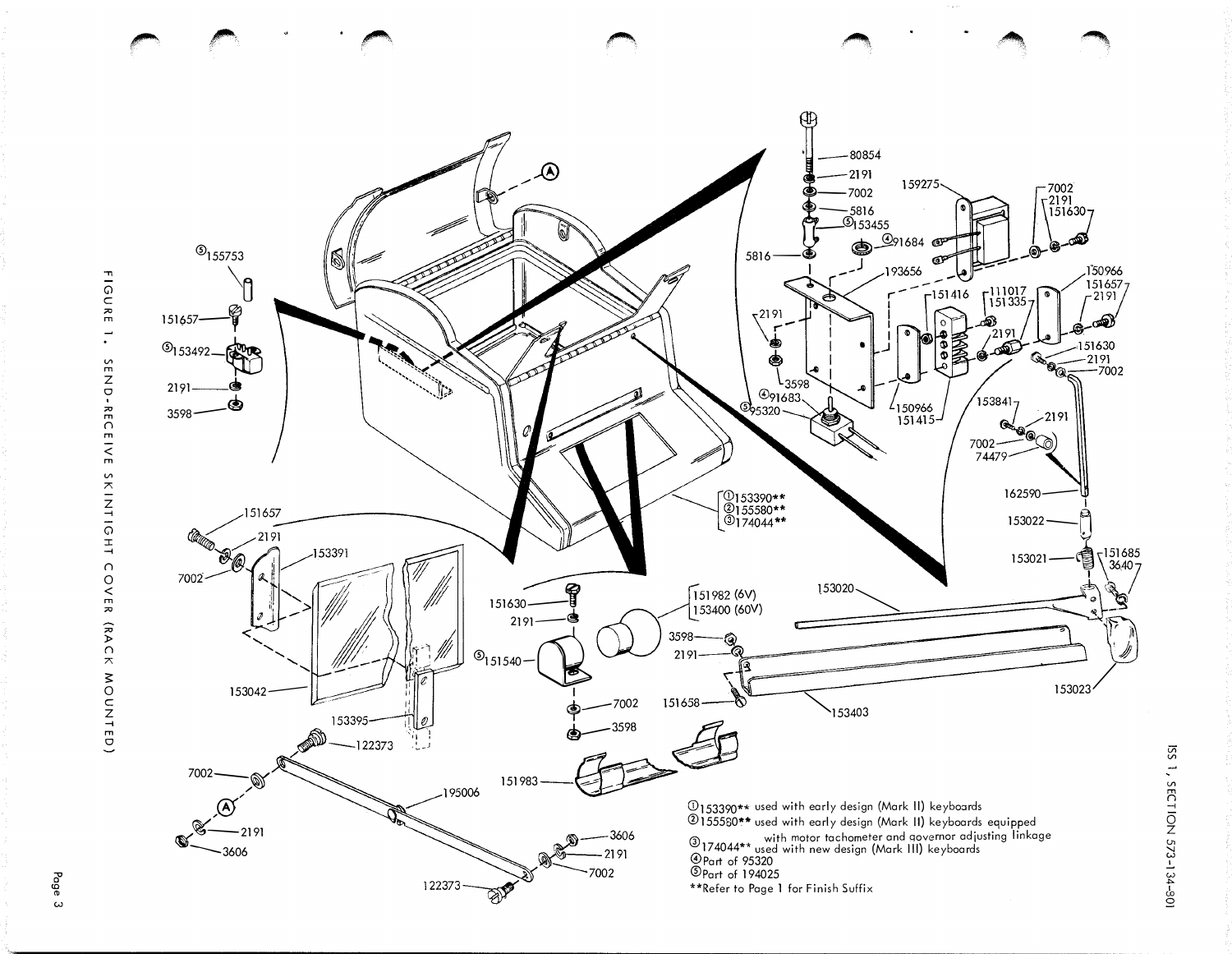SECTION 573-134-801



**FIGURE**  $\ddot{\phantom{0}}$ SEND-RECEIVE SKINITOHT COVER (RACK MOUNTED)

Page 4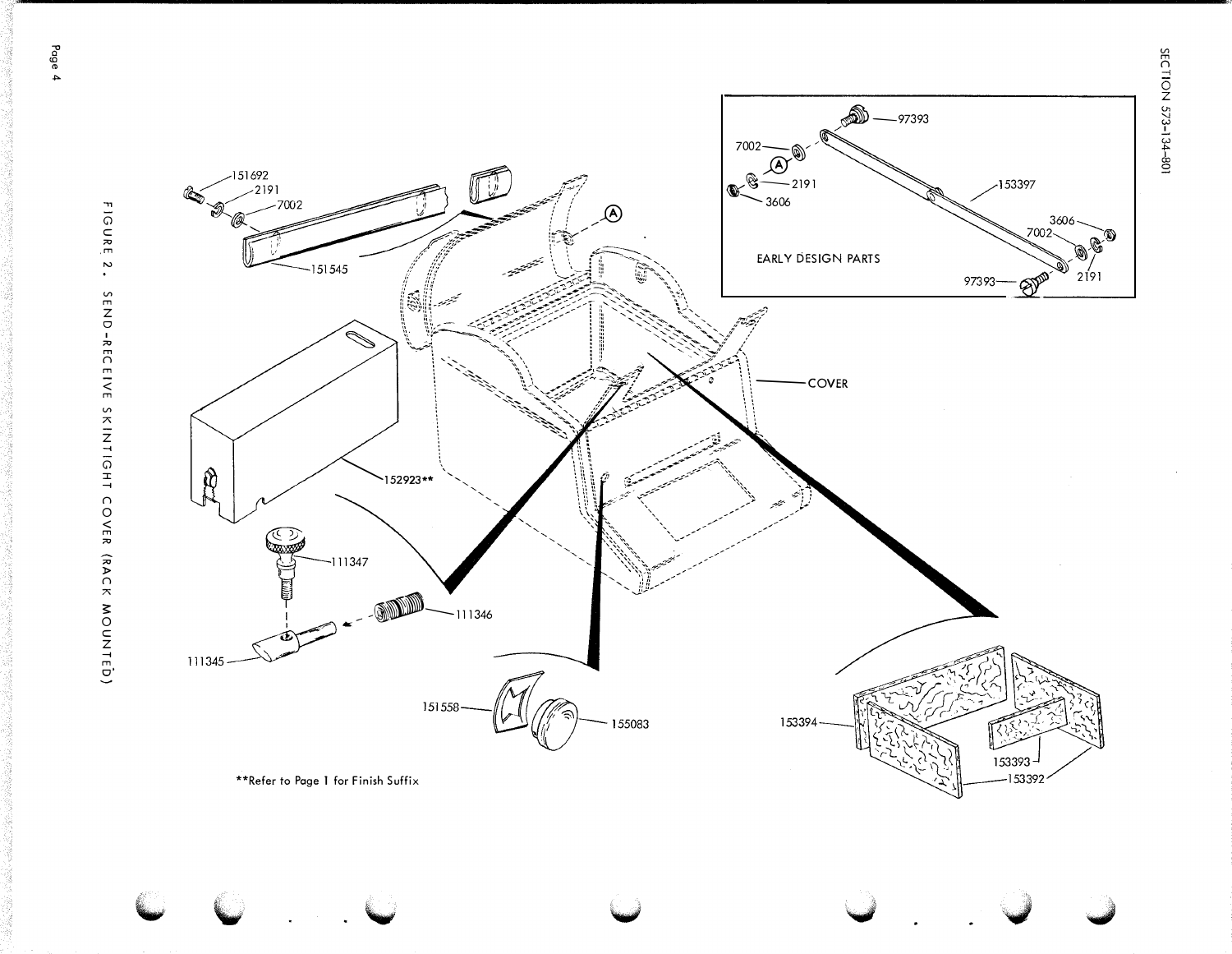

## FIGURE 3. SEND-RECEIVE OR RECEIVE-ONLY SKINTIGHT COVER

 $\pmb{\chi}$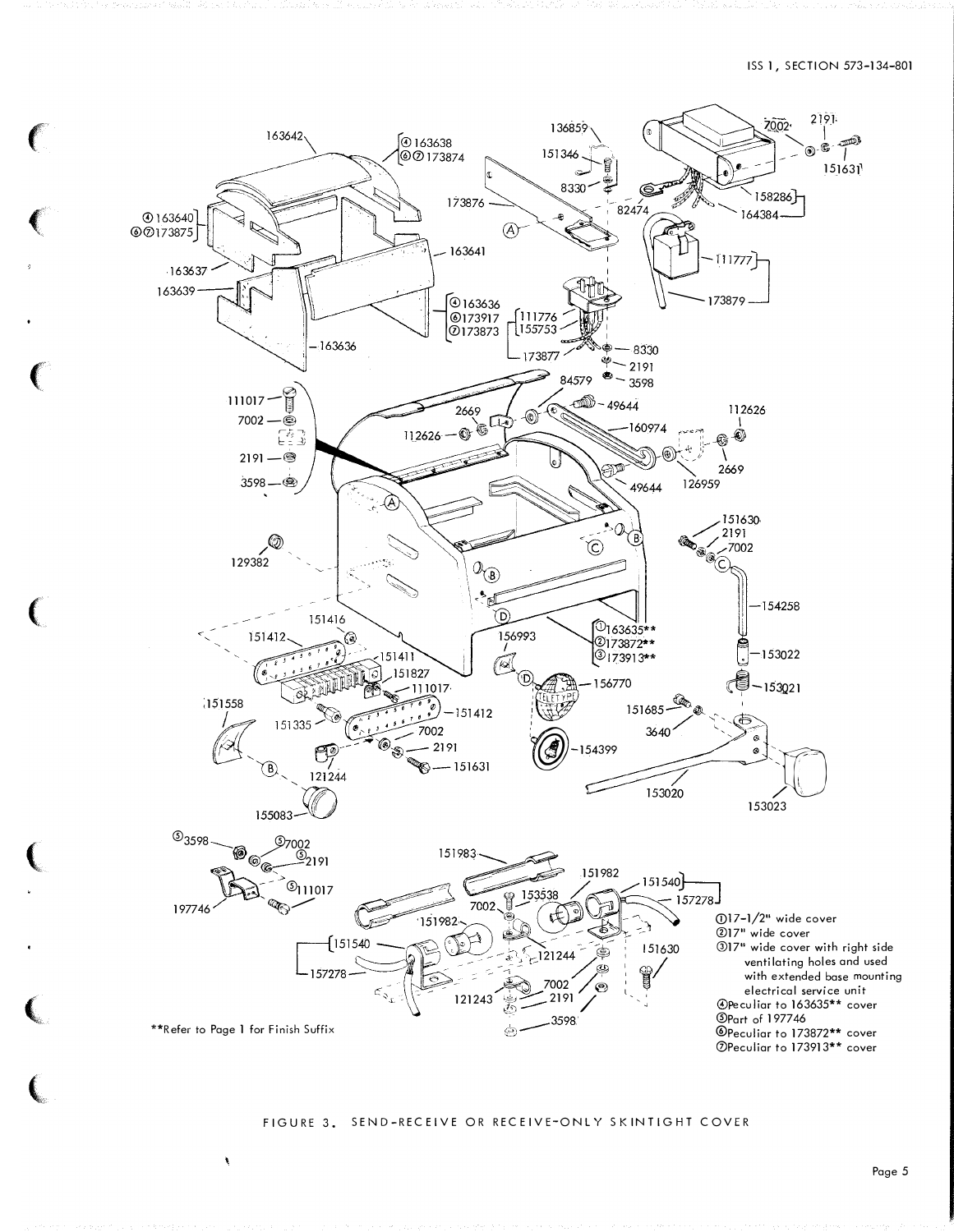

*<u>OPart of 164396</u> <u>OPart of 164397</u>* **5Part of 304520** 

## FIGURE 4. SEND-RECEIVE OR RECEIVE-ONLY SKINTIGHT COVER (Continued)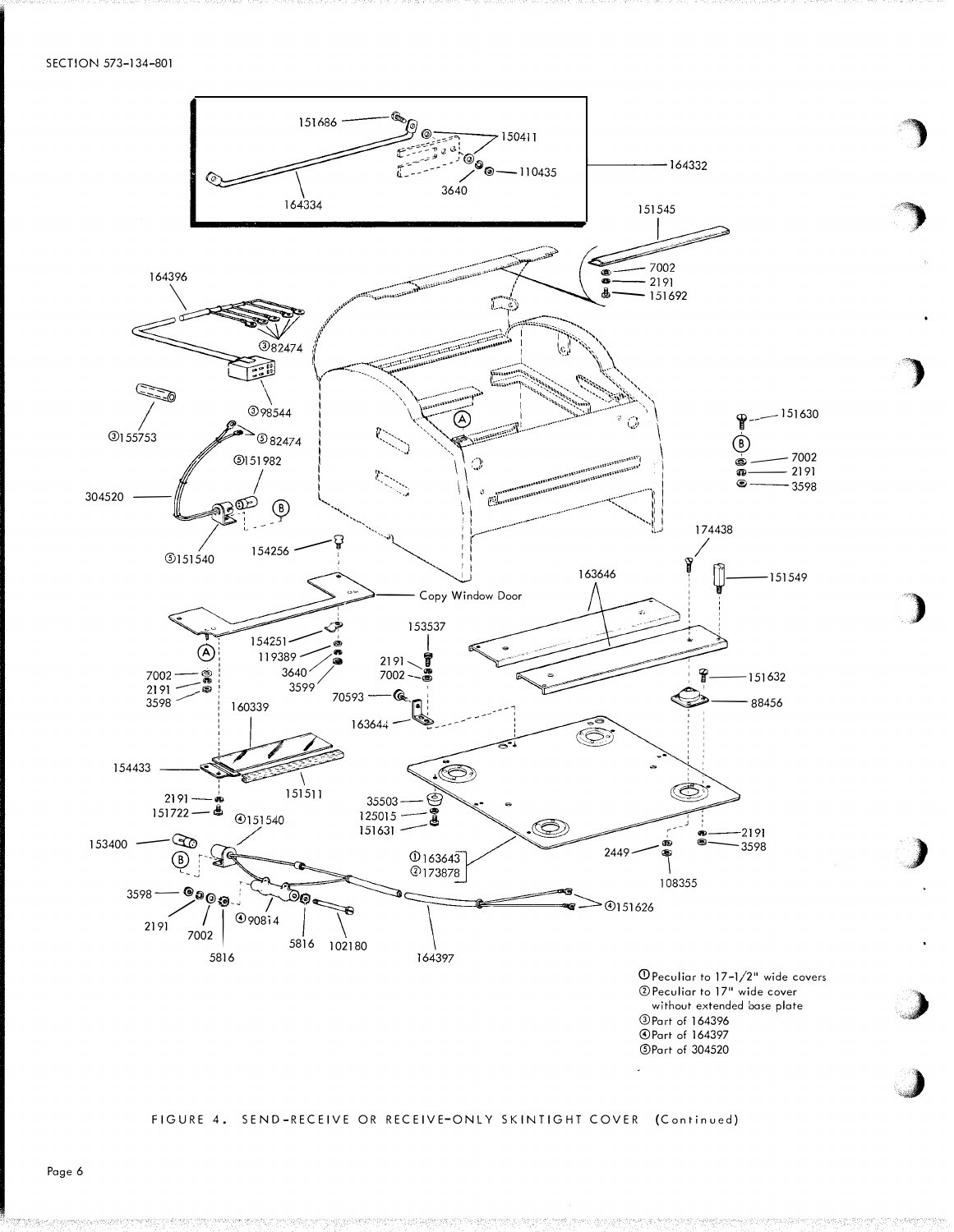

 $\epsilon$ 

 $\left($ 

 $\big($ 

(

 $\left($ 

 $\big($ 

(.











FIGURE 5. CABLE COMPONENTS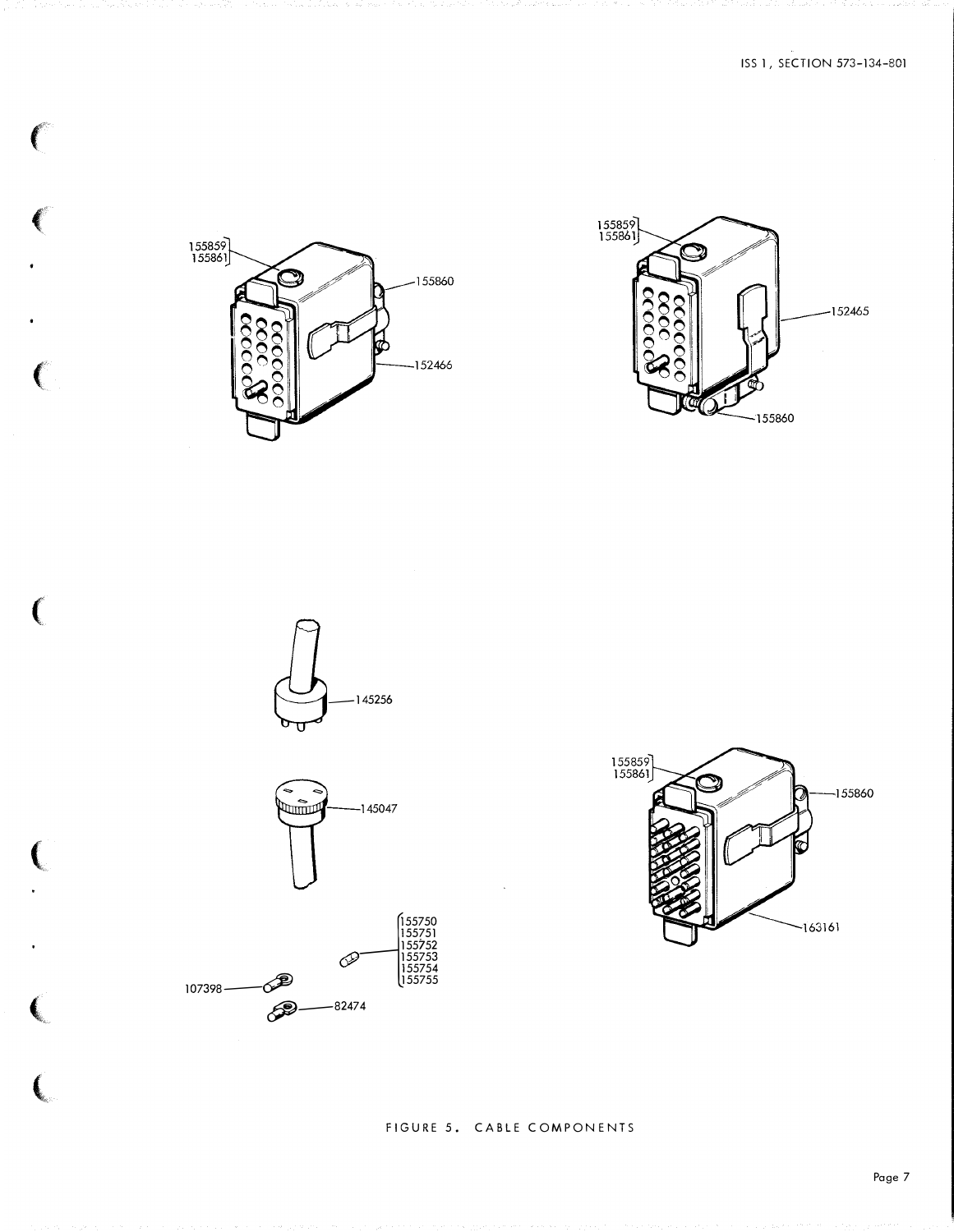FIGURE  $\cdot$ BASE PLATE AND ELECTRICAL SERVICE UNIT COVER

Page 8





SECTION 573-134-801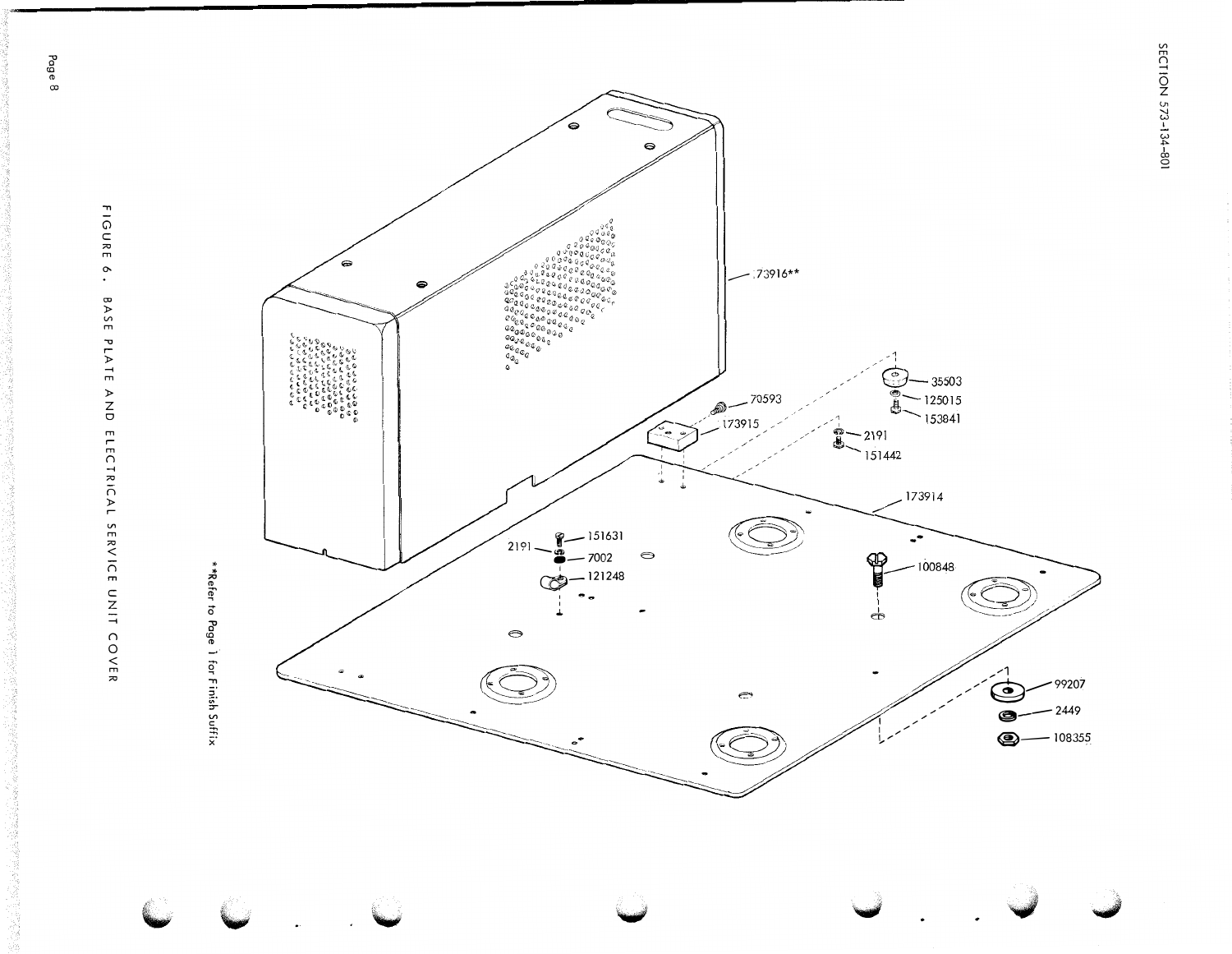

#### FIGURE 7. VARIABLE FEATURES FOR SEND-RECEIVE SKINTIGHT COVER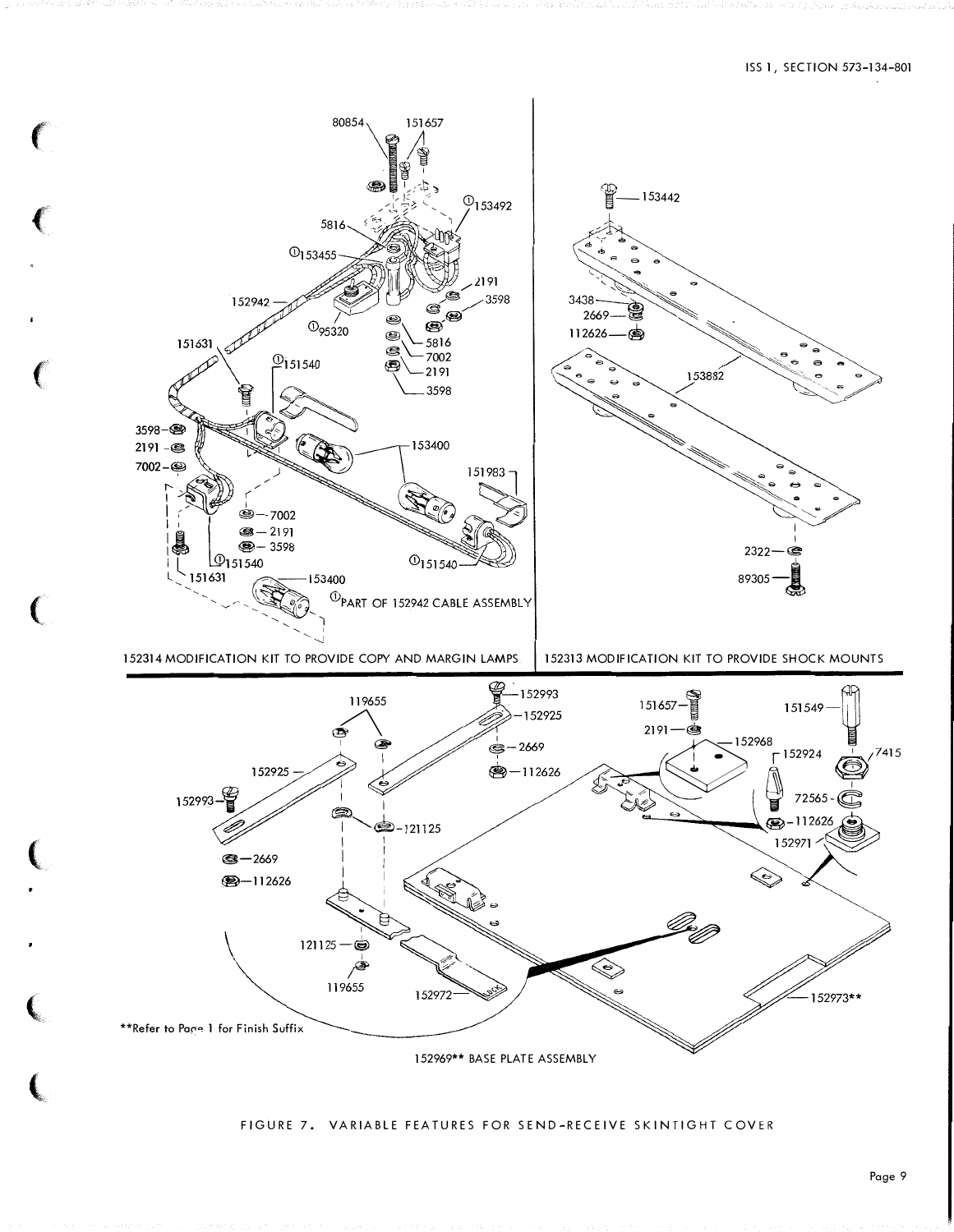

FIGURE 8. 164345\*\* MODIFICATION KIT TO PROVIDE AUXILIARY TERMINAL BLOCKS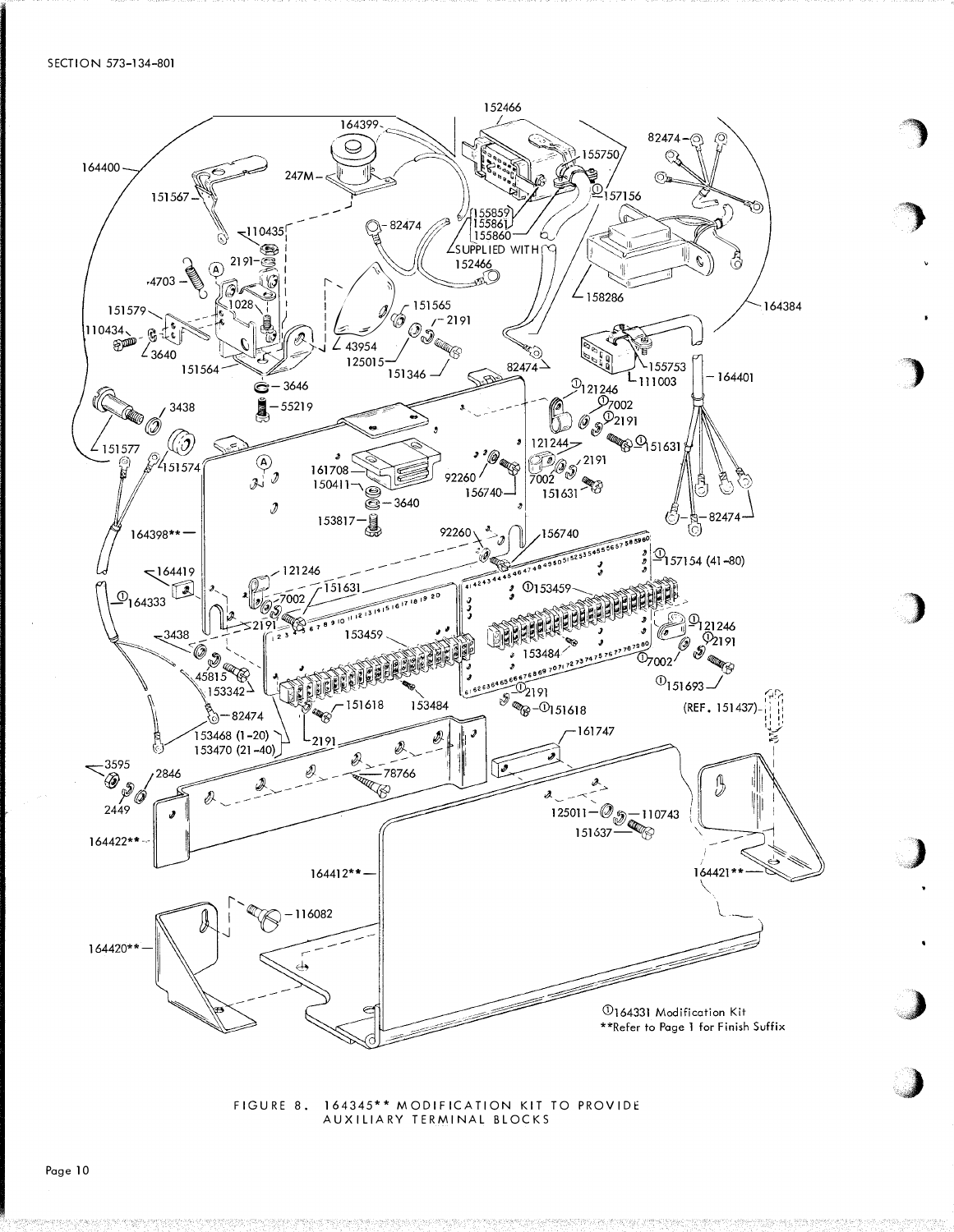ISS 1, SECTION 573-134-801



FIGURE 9。 195598 (3-1/4" to 5-1/2") and 195599 (5-1/4" to 8-1/2") MODIFICATION KITS TO PROVIDE ADJUSTABLE STRIPPER FORM GUIDE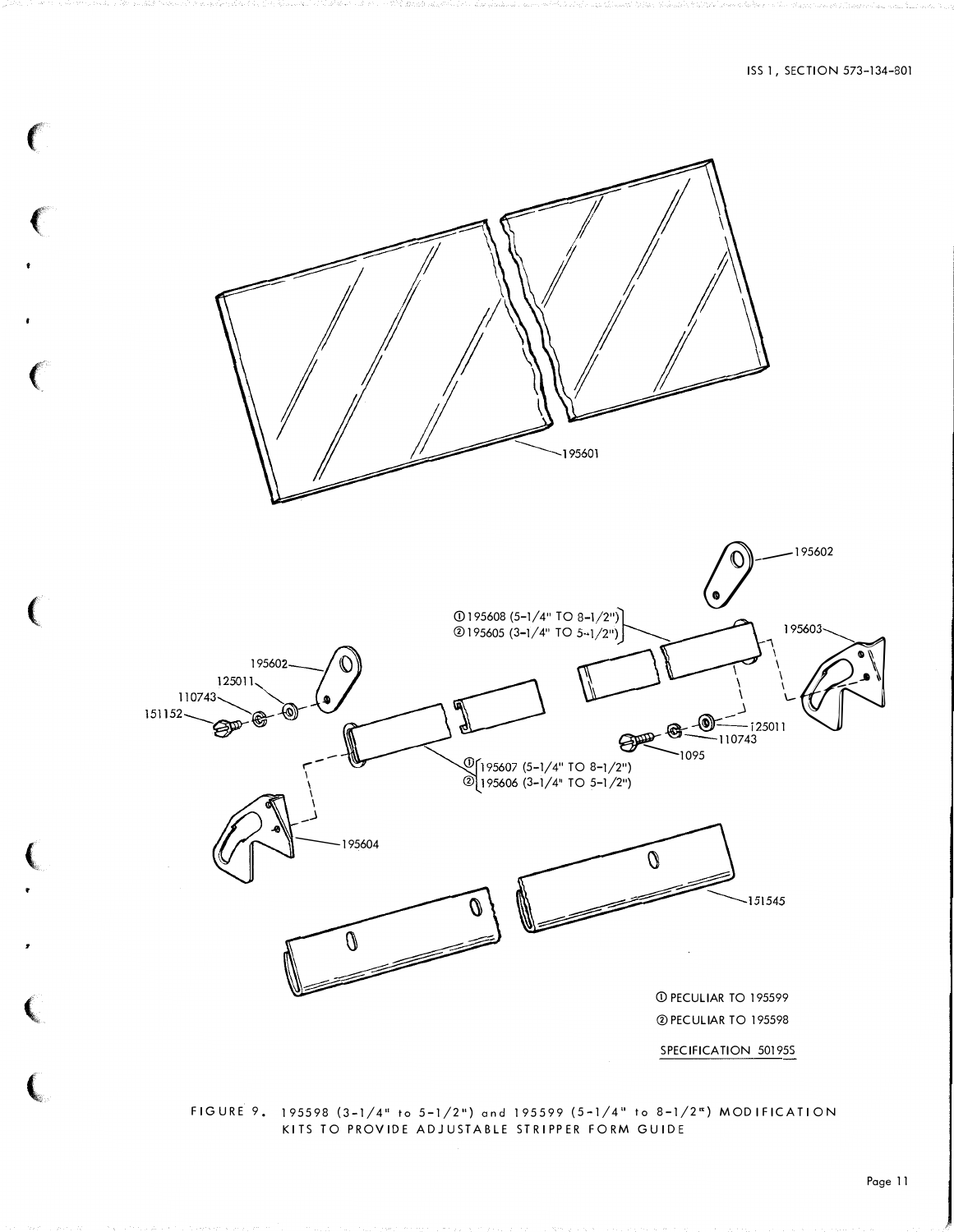

Specification 50149S

# FIGURE 10. 194321 MODIFICATION KIT TO PROVIDE A REAR PAPER GUIDE ON UNITS EQUIPPED WITH AN ELECTRICAL SERVICE UNIT COVER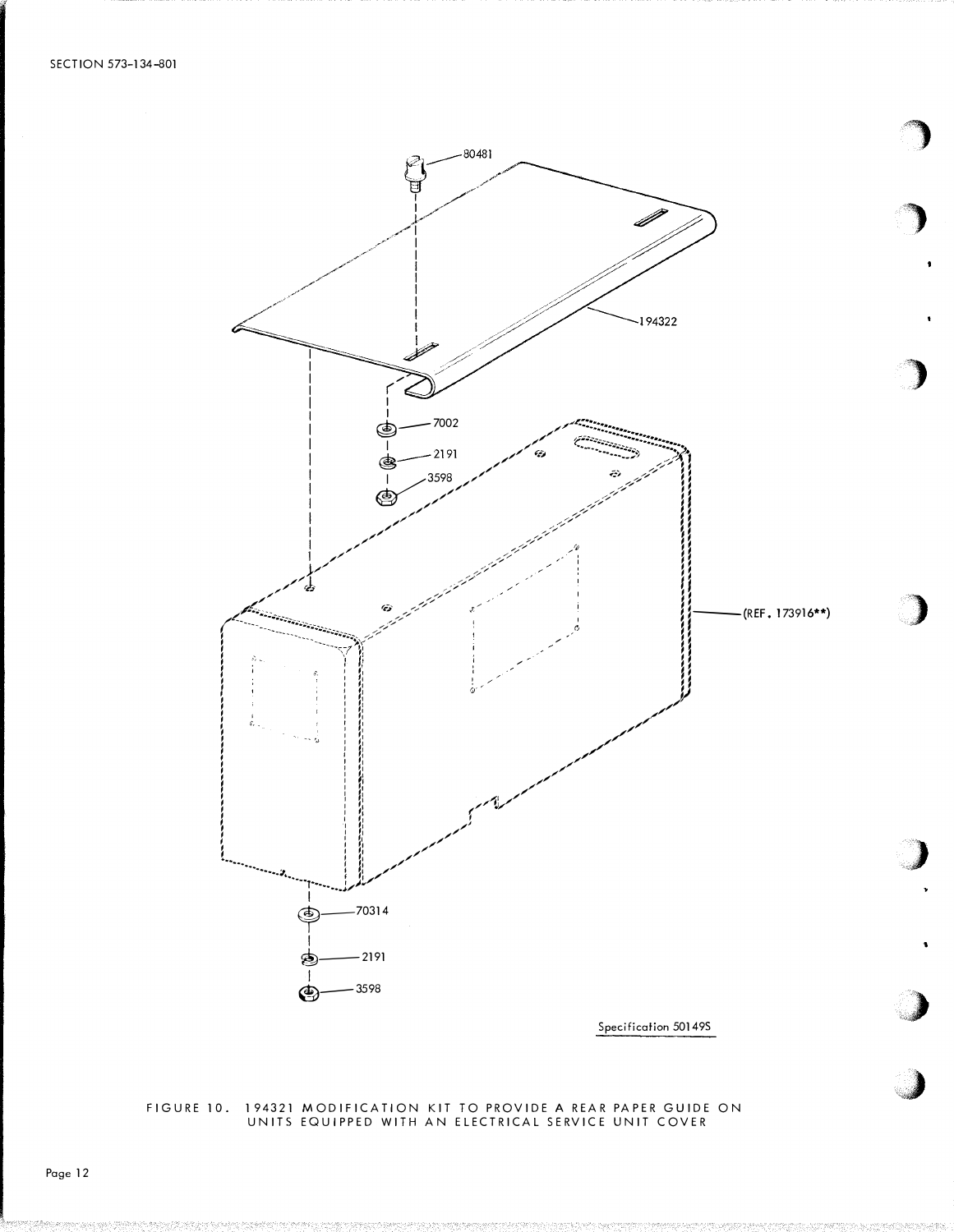# NUMERICAL INDEX

| Part             | Description and                                                           |
|------------------|---------------------------------------------------------------------------|
| Number           | Ì<br>Page Number                                                          |
| 247M             | Coil, Magnet 10                                                           |
| 1028             | Screw (4-40 x 1/4 Fil) 10                                                 |
| 1095             | Screw $(4-40 \times 5/32$ Hex) 11                                         |
| 2191             | Washer, Lock 3 to 6, 8 to 10, 12                                          |
| 2322             | Washer, Lock 9                                                            |
| 2449             | Washer, Lock 6, 8, 9, 10                                                  |
| 2669             | Washer, Lock 5, 9                                                         |
| 2846<br>3438     | Washer, Flat 10<br>Washer, Flat 9, 10                                     |
| 3595             | Nut (1/4-32 Hex) 10                                                       |
| 3598             | Nut (6-40 Hex) 3, 5, 6, 9, 12                                             |
| 3599             | Nut (4-40 Hex) 6                                                          |
| 3606             | Nut (6–40 Hex) 3, 4                                                       |
| 3640             | Washer, Lock 3, 5, 6, 10<br>Washer, Lock 10                               |
| 3646             |                                                                           |
| 4703             | $\overline{1}$<br>10<br>Spring                                            |
| 5816<br>7002     | Washer, Insulating 3, 6, 9<br>ו<br>ו<br>Washer, Flat 3 to 6, 8, 9, 10, 12 |
| 7415             | Nut (1/2-32 Hex) 9<br>l                                                   |
| 8330             | 1<br>Washer, Flat 5                                                       |
| 35503            | Foot, Rubber 6, 8<br>l                                                    |
| 43954            | 1<br>Bell<br>10                                                           |
| 45815            | Washer, Lock 10<br>l                                                      |
| 49644            | Screw, Shoulder (10-32) 5<br>1                                            |
| 55219            | Screw $(8-32 \times 3/8)$ Fil 10<br>1                                     |
| 70314            | Washer, Flat 12<br>l                                                      |
| 70593<br>72565   | Screw, Thumb (6-40) 6, 8<br>l<br>Washer, Lock 9                           |
| 74479            | 1<br>Bushing 3<br>1                                                       |
| 78766            | Screw, Wood $({}^{#}7 \times 5/8)$ 10<br>1                                |
| 80481            | Screw (6-40 Spl) 12<br>1                                                  |
| 80854            | Screw (6-40 x 1-7/8 Fil) 3, 9<br>1                                        |
| 82474            | Terminal 5, 6, 7, 10                                                      |
| 84579            | Washer, Flat 5<br>1                                                       |
| 88456            | Mount, Vibration 6<br>1                                                   |
| 89305<br>90814   | Screw $(1/4 - 20 \times 3/4$ Hex) 9<br>1<br>Resistor (1000 Ohm) 6<br>l    |
| 91683            | Nut (15/32-32 Hex) 3<br>1                                                 |
| 91684            | Nut (15/32–32 Hex)<br>3<br>l                                              |
| 92260            | Washer, Lock 10<br>1                                                      |
| 95320            | Switch, Toggle (SP-ST) 3, 9<br>l                                          |
| 97393            | 1<br>Screw, Shoulder (6-40) 4                                             |
| 98544            | 1<br>Connector, Plug (8 Pt) 6                                             |
| 99207<br>100848  | 1<br>Spacer 8<br>Screw $(1/4 - 20 \times 1$ Hex) 8<br>I                   |
| 102180           | Screw $(6-40 \times 1-15/16$ Fil) 6<br>1                                  |
| 107398           | Terminal 7<br>1                                                           |
| 108355           | Nut (1/4-20 Hex) 6, 8<br>1                                                |
| 110435           | Nut (4-40 Hex) 6, 10<br>1                                                 |
| 110743           | Washer, Lock 10, 11                                                       |
| 111003           | Connector, Receptacle (8 Pt) 10<br>1                                      |
| 111017           | Screw (6-40 $\times$ 5/16 Fil) 3, 5<br>1                                  |
| 111345<br>111346 | Bolt 4<br>1<br>1                                                          |
| 111347           | Spring 4<br>1<br>Screw, Thumb (6-40) 4                                    |
| 111776           | Connector, Plug (4 Pt) 5<br>1                                             |
| 111777           | 1<br>Connector, Receptacle (4 Pt) 5                                       |
| 112626           | 1<br>Nut (10-32 Hex) 5, 9                                                 |
| 116082           | 1<br>Screw, Shoulder (1/4-32) 10                                          |
| 119389           | 1<br>Washer, Flat 6                                                       |
| 119655           | 1<br>Ring, Retaining<br>9<br>1                                            |
| 121125<br>121243 | Washer, Spring<br>9<br>Clamp, Cable (3/16" ID) 5<br>1                     |
| 121244           | 1<br>Clamp, Cable (1/4" ID) 5, 10                                         |
| 121246           | Clamp, Cable (3/8" ID) 10<br>1                                            |
| 121248           | Clamp, Cable (1/2" ID) 8<br>1                                             |
| 122373           | Screw, Shoulder (6–40) 3<br>1                                             |

 $\big($ 

 $\left($ 

 $\pmb{\cdot}$ 

 $\pmb{\epsilon}$ 

 $\big($ 

(

 $\left(\rule{-2pt}{10pt}\right.$ 

,.

 $\left($ 

 $\epsilon$ 

| Part               | Description and                                              |
|--------------------|--------------------------------------------------------------|
| Number             | Page Number                                                  |
| 125011             | Washer, Flat 10, 11                                          |
| 125015             | Washer, Flat 6, 8, 10                                        |
| 126959             | Washer, Flat<br>5                                            |
| 129382             | Grommet, Rubber 5                                            |
| 136859<br>145047   | Holder 5<br>Connector, Receptacle (3 Pt) 7                   |
| 145256             | Connector, Plug (3 Pt) 7                                     |
| 150411             | Washer, Flat 6, 10                                           |
| 150966             | Insulator (1–4)<br>з                                         |
| 151152<br>151335   | Screw $(4-40 \times 3/16$ Hex) 11<br>Stud 3, 5               |
| 151346             | Screw (6-40 x 3/8 Fil) 5, 10                                 |
| 151411             | Block, Terminal 5                                            |
| 151412             | Insulator (1–9) 5                                            |
| 151415             | Block, Terminal<br>з                                         |
| 151416<br>151442   | Nut (6–40 Hex) 3, 5<br>Screw (6–40 $\times$ 1/2 Hex) 8       |
| 151511             | Gasket 6                                                     |
| 151540             | Lampholder 3, 5, 6, 9                                        |
| 151545             | Guide, Paper 4, 6, 11                                        |
| 151549<br>151558   | Post 6,9<br>Nut, Speed 4, 5                                  |
| 151564             | Bracket 10                                                   |
| 151565             | Bushing, Shoulder 10                                         |
| 151567             | Armature W/Clapper<br>-10                                    |
| 151574             | Grommet, Rubber 10                                           |
| 151577<br>151579   | Screw, Shoulder (6-40) 10<br>Plate, Retaining 10             |
| 151618             | Screw (6–40 x 7/16 Fil) 10                                   |
| 151626             | Terminal 6                                                   |
| 151630             | Screw (6–40 $\times$ 1/4 Hex) 3, 5, 6                        |
| 151631             | Screw (6–40 x 5/16 Hex) 5, 6,<br>8, 9, 10                    |
| 151632             | Screw (6-40 $\times$ 3/8 Hex) 6                              |
| 151637             | Screw (4–40 x 1/4 Fil) 10                                    |
| 151657             | Screw (6–40 x 1/4 Fil)<br>3, 9                               |
| 151658<br>151685   | Screw (6–40 x 5/16 Fil) 3<br>Screw (4–40 x 5/16 Fil)<br>3, 5 |
| 151686             | Screw $(4-40 \times 3/8 \text{ Fil})$ 6                      |
| 151692             | Screw (6-40 x 3/16 Fil) 4, 6                                 |
| 151693             | Screw (6-40 x 9/16 Fil) 10                                   |
| 151722<br>151827   | Screw (6–40 x 3/16 Hex) 6<br>Strap, Terminal 5               |
| 151982             | Lamp, Incandescent (6V) 3, 5, 6                              |
| 151983             | Shield 3, 5, 9                                               |
| 152313             | Modification Kit<br>9                                        |
| 152314<br>152465   | Modification Kit 9<br>Connector, Receptacle (20 Pt)          |
| 152466             | 7<br>7,<br>Connector, Receptacle (20 Pt)                     |
|                    | 10                                                           |
| 152923**           | Cover 4                                                      |
| 152924             | Stud 9<br>Latch 9                                            |
| 152925<br>152942   | Cable Assembly 9                                             |
| 152968             | Plate 9                                                      |
| 152969**           | Plate Assembly, Base 9                                       |
| 152971             | Bushing 9<br>Handle W/Studs 9                                |
| 152972<br>152973** | Plate 9                                                      |
| 152993             | Screw, Shoulder (10-32) 9                                    |
| 153020             | Guide, Line 3, 5                                             |
| 153021             | Spring, Torsion 3, 5                                         |
| 153022<br>153023   | Bushing 3, 5<br>Handle 3,5                                   |
| 153042             | Window, Plastic 3                                            |
| 153342             | Screw (6-40 $\times$ 15/16 Hex)<br>10                        |
| 153390**           | Cover 3                                                      |
|                    |                                                              |

| Part<br>Number   | Description and<br>Page Number                                   |
|------------------|------------------------------------------------------------------|
| 153391<br>153392 | Plate, Clamp 3<br>Pad, Side 4                                    |
| 153393           | Pad, Front 4                                                     |
| 153394           | Pad, Rear 4                                                      |
| 153395           | Plate, Nut 3                                                     |
| 153397           | Arm, Cover 4                                                     |
| 153400           | Lamp, Incandescent (60 V) 3,<br>6, 9                             |
| 153403<br>153442 | Tray 3<br>Screw (10–32 x 1/2 Hex) 9                              |
| 153455           | Resistor (600 Ohm) 3, 9                                          |
| 153459           | Block, Terminal 10                                               |
| 153468           | Insulator (1-20) 10                                              |
| 153470           | Insulator (21–40) 10                                             |
| 153484           | Screw (6-32 Spl) 10                                              |
| 153492           | Connector, Plug (3 Pt) 3, 9                                      |
| 153537           | Screw (6–40 x 9/32 Hex) 6                                        |
| 153538           | Screw (6-40 x 7/16 Hex) 5                                        |
| 153817           | Screw (4-40 x 3/8 Hex) 10                                        |
| 153841           | Screw (6-40 x 9/16 Hex) 3, 8                                     |
| 153882           | Mount, Vibration 9                                               |
| 154251<br>154256 | Latch 6<br>Screw, Thumb (4-40) 6                                 |
| 154258           | Shaft 5                                                          |
| 154399           | Plate, Identification (Bell) 5                                   |
| 154433           | Clamp 6                                                          |
| 155083           | Lens, Red Indicator Light 4, 5                                   |
| 155580**         | Cover 3                                                          |
| 155750           | Sleeve, Insulating $(3/32$ ID $\times$                           |
| 155751           | 1/2" Lg) 7, 10<br>Sleeve, Insulating $(1/8$ ID $\times$ 1"       |
|                  | Lg) 7                                                            |
| 155752           | Sleeve, Insulating (5/64 ID x<br>$1/2$ " Lg) 7                   |
| 155753           | Sleeve, Insulating $(1/8$ ID $\times$ 1/2"<br>Lg) 3, 5, 6, 7, 10 |
| 155754           | Sleeve, Insulating $(1/16$ ID $\times$<br>$1/2$ " Lg) 7          |
| 155755           | Sleeve, Insulating (11/64 ID x<br>5/8" Lg) 6,7                   |
| 155859           | Screw (4-40 Spl) 7, 10                                           |
| 155860           | Screw (4-40 x 3/8 Rd) 7, 10                                      |
| 155861           | Washer, Lock 7, 10                                               |
| 156740<br>156770 | Screw (6-40 x 7/32 Hex) 10<br>Plate, Identification (Teletype) 5 |
| 156993           | Nut, Speed 5                                                     |
| 157154           | Insulator (41-80) 10                                             |
| 157156           | Cable Assembly 10                                                |
| 157278           | Cable Assembly 5                                                 |
| 158286           | Transformer 5, 10                                                |
| 159275           | Transformer Assembly 3                                           |
| 160339           | Window, Glass 6                                                  |
| 160974           | Arm, Stop 5                                                      |
| 161708           | Latch, Magnetic<br>-10                                           |
| 161747           | Plate, Nut 10                                                    |
| 162590<br>163161 | Shaft<br>3<br>Connector, Plug (20 Pt) 7                          |
| 163635**         | Cover 5                                                          |
| 163636           | Pad, Lower Side 5                                                |
| 163637           | Pad, Upper Left Side 5                                           |
| 163638           | Pad, Upper Right Side 5                                          |
| 163639           | Pad, Rear Bottom 5                                               |
| 163640           | Pad, Rear Upper 5                                                |
| 163641           | Pad, Front 5                                                     |
| 163642           | Pad, Lid 5                                                       |
| 163643           | Plate, Base 6                                                    |
| 163644           | Bracket 6                                                        |

\*\*Refer to Page I for Fin ish Suffix